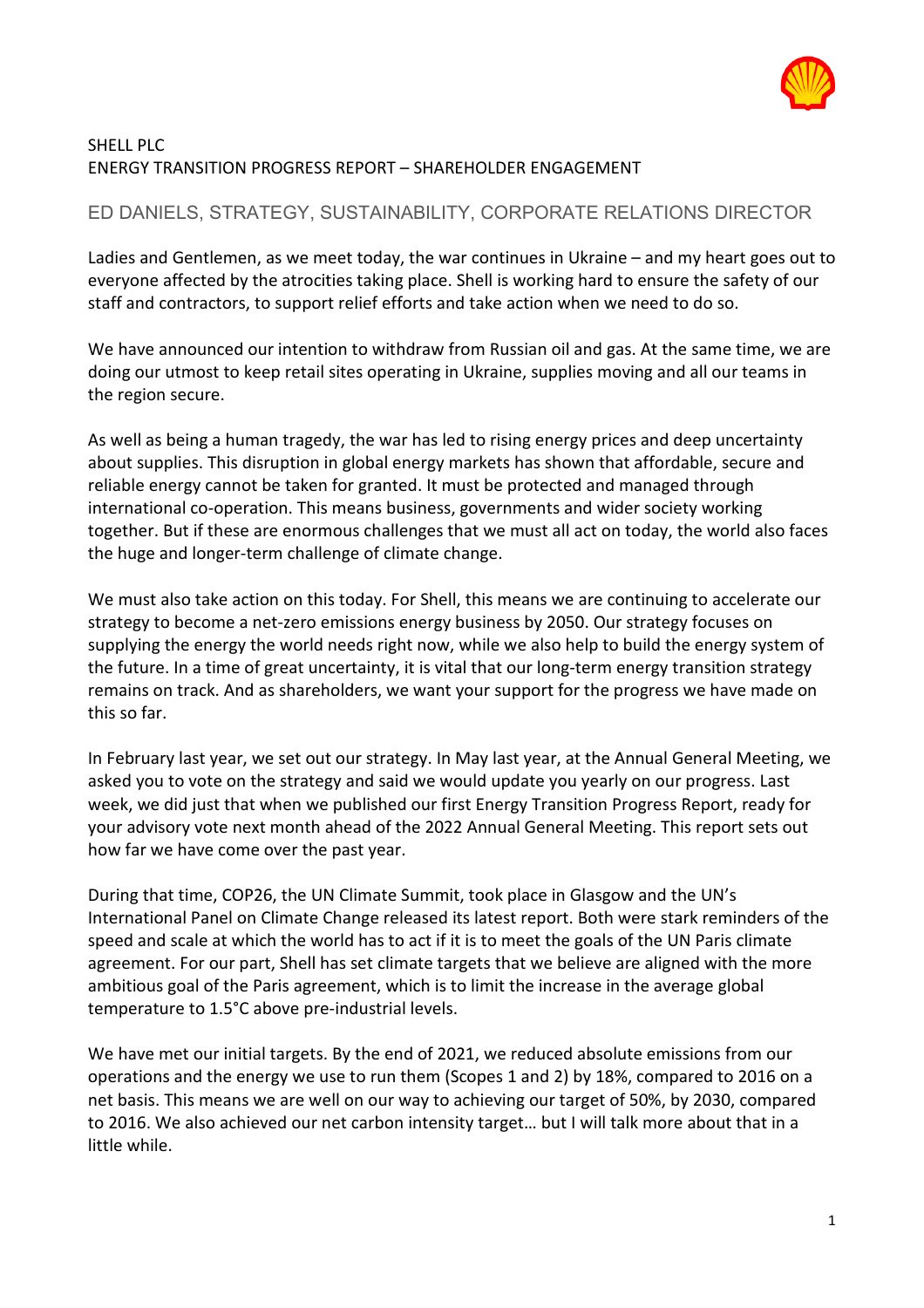

Overall, Shell is making significant changes. We have taken critical investment decisions in the production of low-carbon fuels, solar and wind power and hydrogen. At the beginning of this year, for example, we won a bid to develop 5 gigawatts of floating wind power in the UK with our partners. This is enough energy to power 6 million home, which is more than double the number of homes in Scotland. We have now 38GW of generation capacity from renewables to come from future projects.

We are transforming our portfolios in Upstream and refining. We have reshaped the organisation. And, with your overwhelming support, we have simplified the company and its share structure. We have also formed partnerships with some of the world's biggest businesses in sectors from aviation to road transport and technology. The changes we are making, and the targets we have met, show you how we are implementing our strategy.

And every year, we will build on what we have achieved. The momentum of change will increase. And Shell's transformation will grow more apparent. But, for this to happen at the speed and scale we want it to, we must match up our role as the supplier of energy, with the role of others as the consumers of energy. Supply and demand both have to change. Demand is fundamental. This is why we have made working with our customers an essential part of Shell's strategy.

We are helping customers to identify and adopt low- and zero-carbon alternatives to the energy products they have used for many decades. To give you a list this means: Renewable electricity and hydrogen to power homes, cars, trucks, businesses and industry; Advanced biofuels for cars, trucks and planes; LNG for power, trucks and ships; and for the emissions that cannot be avoided nor reduced, we will capture and store them or offset them through schemes to preserve nature and biodiversity. And, by 2050, we will no longer serve customers who have unmitigated carbon emissions. This is what we are doing as an energy supplier.

Earlier, I mentioned our absolute targets. These relate to Shell as an energy user. As an energy supplier, our targets relate to the intensity of emissions because although we can work to change our product mix, we cannot commit unilaterally to changing demand of our customers on absolute terms. Alone, we cannot make customers change the type of energy they use. That is the choice of customers and the role of governments to encourage them - with policies and mandates, incentives and taxes. Our role is to work with customers to make change possible. We have formed more than 50 collaborations with other companies at the forefront of making change. And by the end of 2021, we achieved our short-term target to reduce the net carbon intensity of the energy products we sell by 2-3%, compared with 2016.

We use our own methodology to measure this. The net carbon intensity refers to the grams of carbon dioxide emitted per unit of energy we sell. So, we are pressing ahead. Now, we are working towards a 9-12% reduction in net carbon intensity by 2024, compared with 2016. We are delivering on our agreed strategy, meeting our targets and being transparent as we do so. My final example is a very practical one. It involves pay. We have linked pay to our progress on our strategy and last year, we included a measure of our progress in the energy transition when calculating the bonuses of almost all Shell's employees. This year, we decided to widen this specifically to factor in selling lower-carbon products and working with our customers to cut emissions. We are making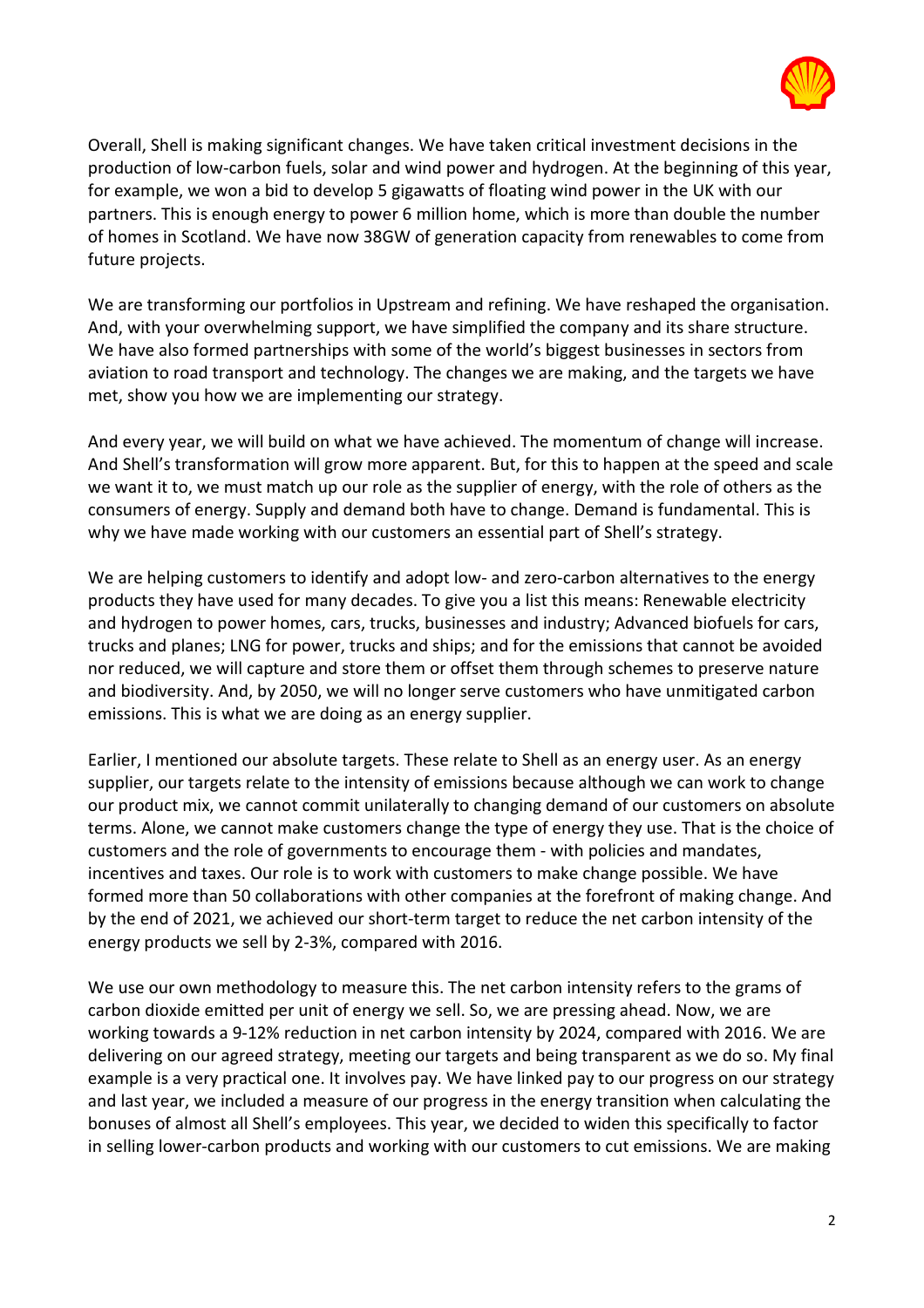

progress – and that is not only felt by our customers and suppliers and partners, but in a very real way across Shell.

Last year, we achieved 89% support for our Energy Transition strategy from our shareholders, at the AGM. We want to increase the support from shareholders when they vote on the progress, we have made in the past 12 months.

In 2021, our cash capital spend was \$20 billion and our operating spend was \$36 billion - that is \$56 billion in total. In 2025, we expect around 50% of our total spend - so 50% of our opex and capex together - to be on low- and zero-carbon products and services... across all our businesses. This includes energy products and services such as biofuels and hydrogen, power, nature-based solutions, carbon capture and storage – it also includes convenience retail, and within that, charging for electric vehicles. The remainder is on our chemicals and lubricants businesses, which do not produce energy products and do not create carbon emissions when used by our customers.

So that is half of our spend on low- and zero-carbon products and services by 2025. But how are we doing today? Well, for 2022 they are expected to represent a third of our spend.

So let me pull all this together. Our strong financial performance in 2021, is what helps to power the transformation of Shell today. We are making progress on our strategy. We are playing our part in supplying the secure energy the world needs. And we are investing in the energy system of the future.

Thank you.

SHELL PLC 26 APRIL 2022 [Investors | Shell Global](https://www.shell.com/investors)

### DEFINITIONS AND CAUTIONARY NOTE

The companies in which Shell plc directly and indirectly owns investments are separate legal entities. In this speech "Shell", "Shell Group" and "Group" are sometimes used for convenience where references are made to Shell plc and its subsidiaries in general. Likewise, the words "we", "us" and "our" are also used to refer to Shell plc and its subsidiaries in general or to those who work for them. These terms are also used where no useful purpose is served by identifying the particular entity or entities. "Subsidiaries", "Shell subsidiaries" and "Shell companies" as used in this speech refer to entities over which Shell plc either directly or indirectly has control. Entities and unincorporated arrangements over which Shell has joint control are generally referred to as "joint ventures" and "joint operations", respectively. "Joint ventures" and "joint operations" are collectively referred to as "joint arrangements". Entities over which Shell has significant influence but neither control nor joint control are referred to as "associates". The term "Shell interest" is used for convenience to indicate the direct and/or indirect ownership interest held by Shell in an entity or unincorporated joint arrangement, after exclusion of all third-party interest.

### FORWARD-LOOKING STATEMENTS

This speech contains forward-looking statements (within the meaning of the U.S. Private Securities Litigation Reform Act of 1995) concerning the financial condition, results of operations and businesses of Shell. All statements other than statements of historical fact are, or may be deemed to be, forward-looking statements. Forward-looking statements are statements of future expectations that are based on management's current expectations and assumptions and involve known and unknown risks and uncertainties that could cause actual results, performance or events to differ materially from those expressed or implied in these statements. Forward-looking statements include, among other things, statements concerning the potential exposure of Shell to market risks and statements expressing management's expectations, beliefs, estimates, forecasts, projections and assumptions. These forward-looking statements are identified by their use of terms and phrases such as "aim", "ambition", "anticipate", "believe", "could", "estimate", "expect", "goals", "intend", "may", "milestones", "objectives", "outlook", "plan", "probably", "project", "risks", "schedule", "seek", "should", "target", "will" and similar terms and phrases. There are a number of factors that could affect the future operations of Shell and could cause those results to differ materially from those expressed in the forward-looking statements included in this speech, including (without limitation): (a) price fluctuations in crude oil and natural gas; (b) changes in demand for Shell's products; (c) currency